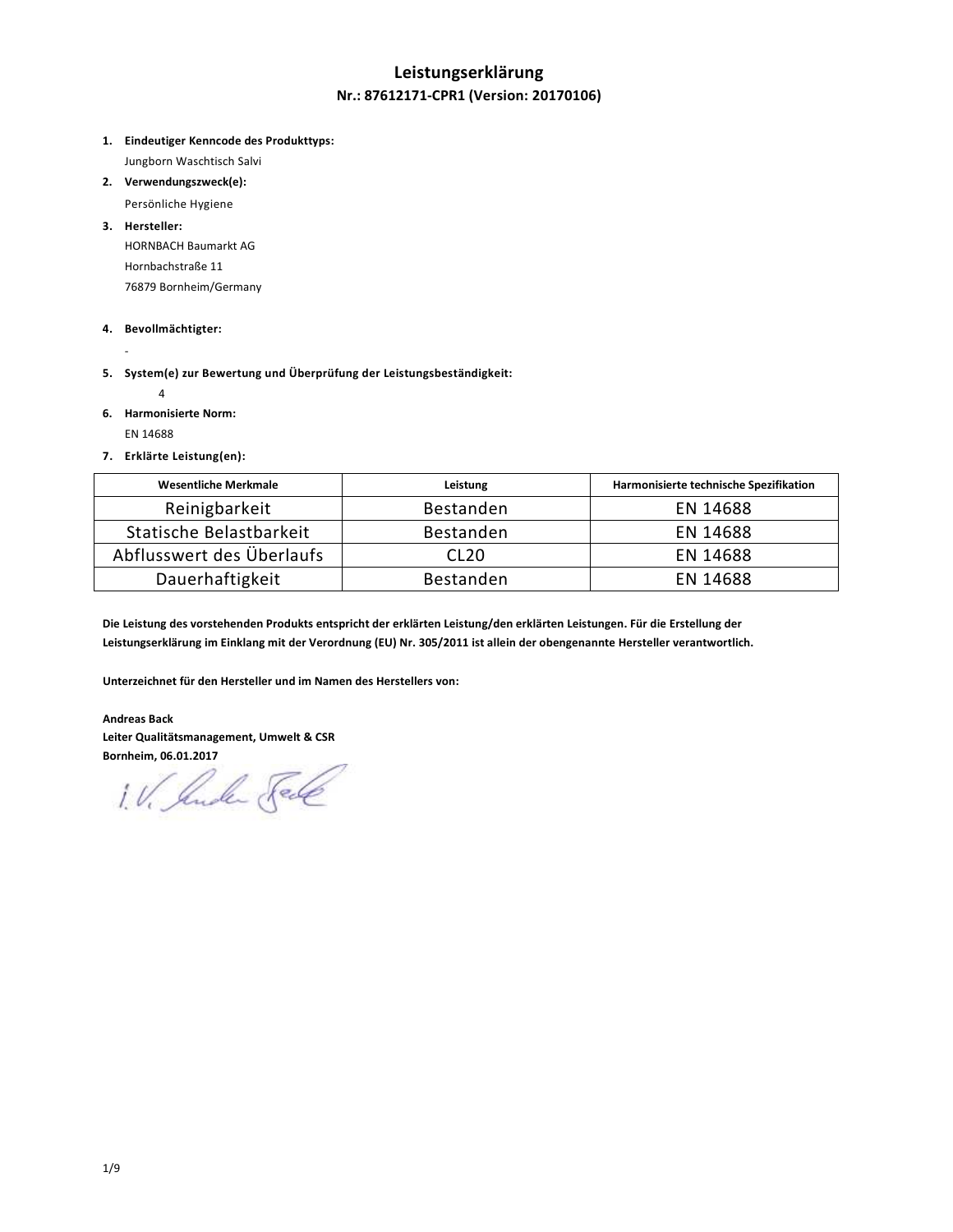# **Prohlášení o Vlastnostech č. 87612171-CPR1 -CPR (Verze 20170106)**

- **1. Jedinečný identifikační kód typu výrobku:** Jungborn Salvi, umyvadlo
- **2. Zamýšlené/zamýšlená použití:**
- Osobní hygiena **3. Výrobce:**  HORNBACH Baumarkt AG

Hornbachstraße 11 76879 Bornheim/Germany

### **4. Zplnomocněný zástupce:**

- **5. Systém/systémy POSV:** 
	- **4**
- **6. Harmonizovaná norma:**

EN 14688

### **7. Deklarovaná vlastnost/Deklarované vlastnosti:**

| Podstatné vlastnosti   | Výkon           | Harmonizovaná technická specifikace |
|------------------------|-----------------|-------------------------------------|
| Čistitelnost           | Zkouška úspěšná | EN 14688                            |
| Statická zatížitelnost | Zkouška úspěšná | EN 14688                            |
| Hodnota odtoku přepadu | CL 20           | EN 14688                            |
| Trvanlivost            | Zkouška úspěšná | EN 14688                            |

**Vlastnosti výše uvedeného výrobku jsou ve shodě se souborem deklarovaných vlastností. Toto prohlášení o vlastnostech se v souladu s nařízením (EU) č. 305/2011 vydává na výhradní odpovědnost výrobce uvedeného výše.** 

**Podepsáno za výrobce a jeho jménem:** 

**Andreas Back vedoucí oddělení kvality & CSR** 

**V Bornheim dne 06.01.2017**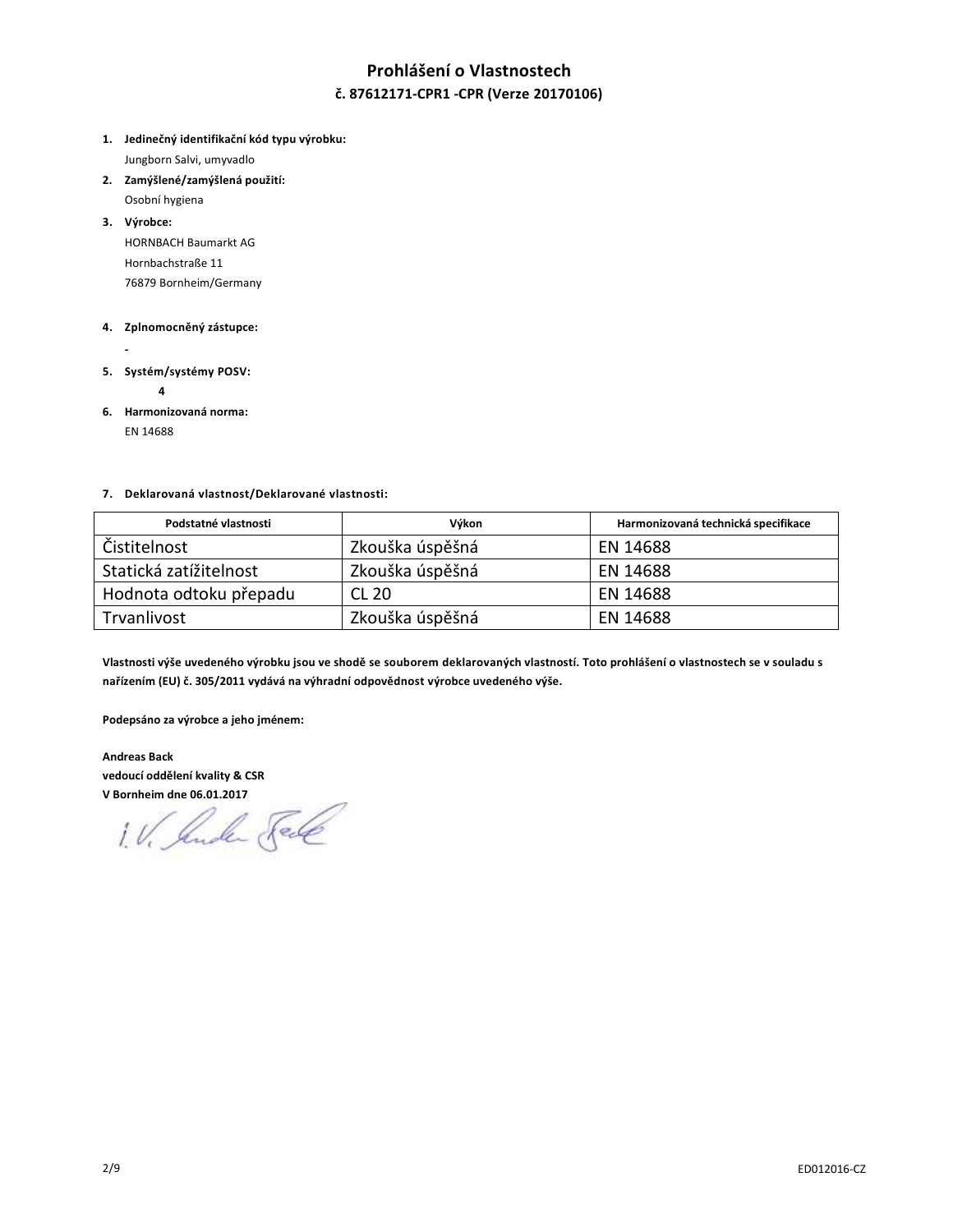# **Declaration of Performance No 87612171-CPR (Version: 20170106)**

- **1. Unique identification code of the product-type:** Jungborn wash basin
- **2. Intended use/es:**  personal hygiene
- **3. Manufacturer:**  HORNBACH Baumarkt AG Hornbachstraße 11

76879 Bornheim/Germany

### **4. Authorised representative:**

- 
- **5. System/s of AVCP:** 
	- 4
- **6. Harmonised standard:** EN 14688

### **7. Declared performance/s:**

| <b>Essential characteristics</b> | Performance  | Harmonised technical specification |
|----------------------------------|--------------|------------------------------------|
| Cleanability                     | pass         | EN 14688                           |
| Static load capacity             | pass         | EN 14688                           |
| Overflow value of overrun        | <b>CL 20</b> | EN 14688                           |
| Durability                       | pass         | EN 14688                           |

**The performance of the product identified above is in conformity with the set of declared performance/s. This declaration of performance is issued, in accordance with Regulation (EU) No 305/2011, under the sole responsibility of the manufacturer identified above.** 

**Signed for and on behalf of the manufacturer by:** 

**Andreas Back Head of Quality Assurance, Environmental Issues & CSR** 

At Bornheim on 06.01.2017<br>1. V. *Jule Fell*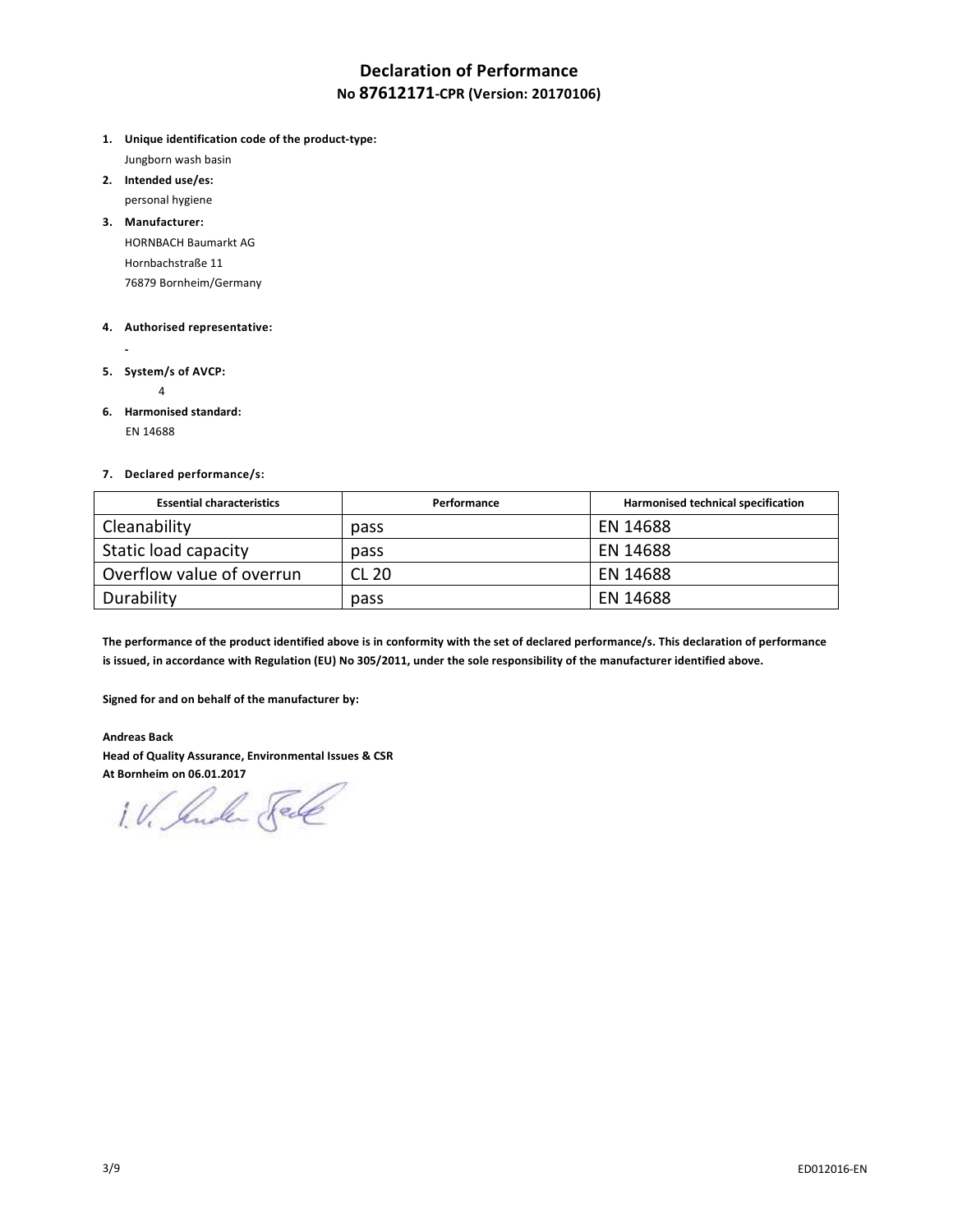# **Déclaration des Performances**

## **N o 87612171-CPR (Version 20170106)**

- **1. Code d'identification unique du produit type :** Lavabo Jungborn Salvi
- **2. Usage(s) prévu(s) :**
- Hygiène des personnes
- **3. Fabricant :**

HORNBACH Baumarkt AG Hornbachstraße 11 76879 Bornheim/Germany

**4. Mandataire :** 

 **-** 

- **5. Système(s) d'évaluation et de vérification de la constance des performances :** 
	- **4**
- **6. Norme harmonisée :**

EN 14688

**7. Performance(s) déclarées :** 

| Caractéristiques essentielles | Performance | Spécifications techniques harmonisées |
|-------------------------------|-------------|---------------------------------------|
| Nettoyabilité                 | Test réussi | EN 14688                              |
| Résistance statique           | Test réussi | EN 14688                              |
| Coefficient d'écoulement du   | CL 20       | EN 14688                              |
| débordement                   |             |                                       |
| Durabilité                    | Test réussi | EN 14688                              |

**Les performances du produit identifié ci-dessus sont conformes aux performances déclarées. Conformément au règlement (UE) n o 305/2011, la présente déclaration des performances est établie sous la seule responsabilité du fabricant mentionné ci-dessus.** 

**Signé pour le fabricant et en son nom par :** 

**Andreas Back Directeur Management de la qualité & CSR** 

**À Bornheim, le 06.01.2017**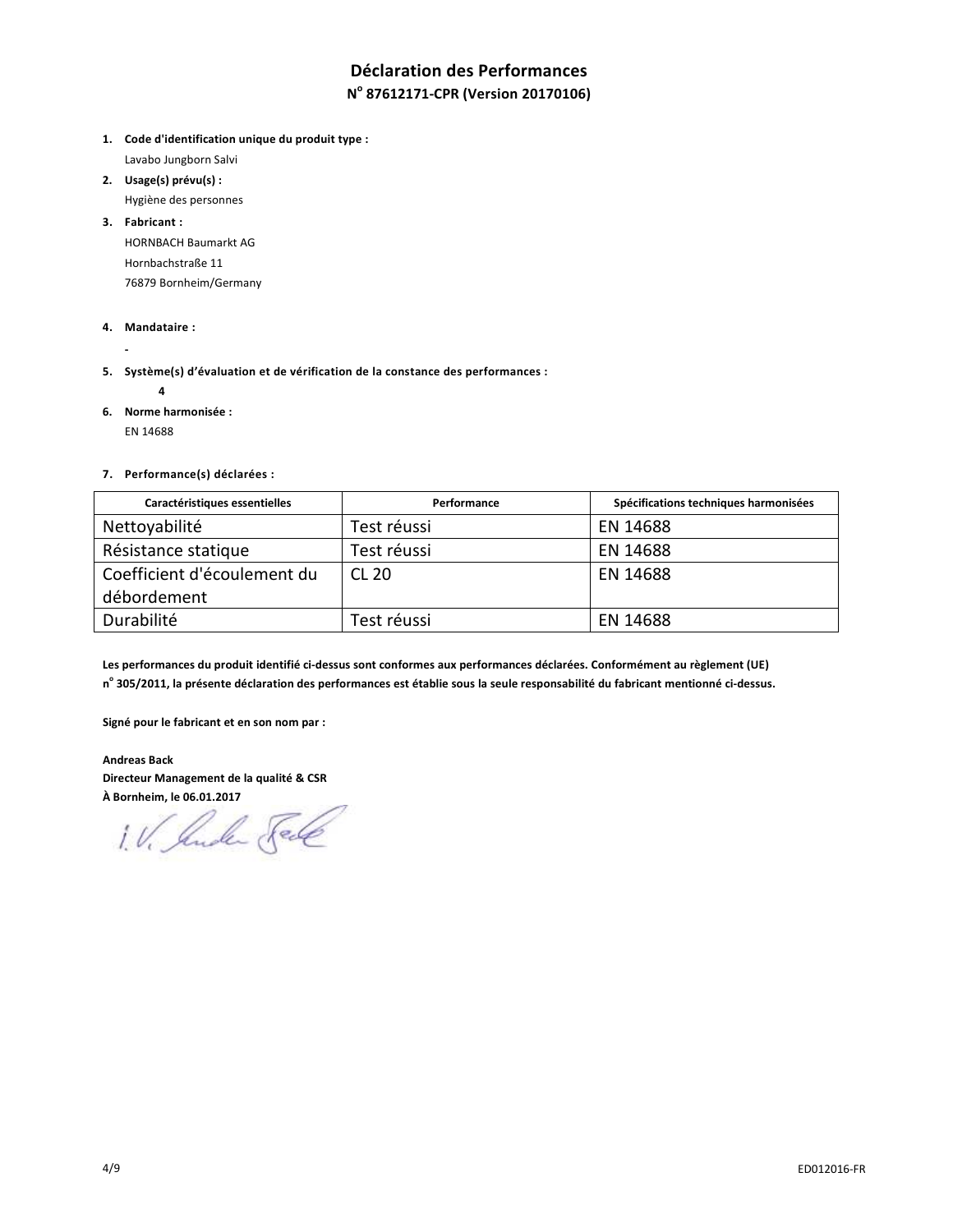# **Dichiarazione di Prestazione**

### **N. 87612171-CPR (Versione 20170106)**

- **1. Codice di identificazione unico del prodotto-tipo:** lavabo Jungborn Salvi
- **2. Usi previsti:**
- igiene personale

**3. Fabbricante:**  HORNBACH Baumarkt AG Hornbachstraße 11 76879 Bornheim/Germany

### **4. Mandatario:**

- 
- **5. Sistemi di VVCP:** 
	- **4**
- **6. Norma armonizzata:**  EN 14688

### **7. Prestazioni dichiarate:**

| Caratteristiche essenziali | Prestazioni  | Specifiche tecniche armonizzate |
|----------------------------|--------------|---------------------------------|
| Lavabilità                 | Superata     | EN 14688                        |
| Capacità di carico statico | Superata     | EN 14688                        |
| Valore di deflusso del     | <b>CL 20</b> | EN 14688                        |
| traboccamento              |              |                                 |
| Durevolezza                | Superata     | EN 14688                        |

**La prestazione del prodotto sopra identificato è conforme all'insieme delle prestazioni dichiarate. La presente dichiarazione di responsabilità viene emessa, in conformità al regolamento (UE) n. 305/2011, sotto la sola responsabilità del fabbricante sopra identificato.** 

**Firmato a nome e per conto del fabbricante da:** 

**Andreas Back Responsabile Qualità & CSR** 

**In Bornheim addi 06.01.2017**<br>1. V. Surele Fele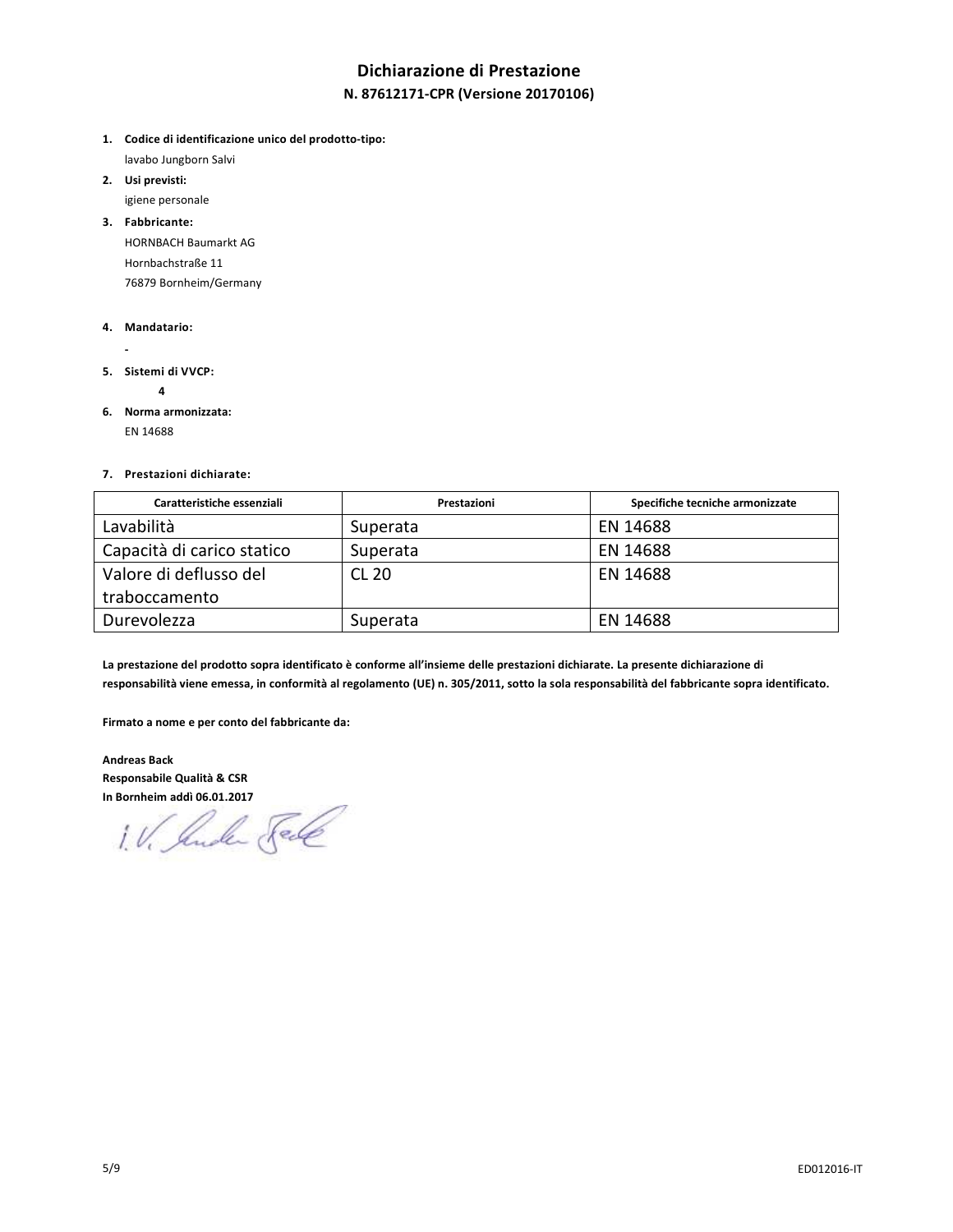## **Prestatieverklaring Nr. 87612171-CPR (Versie 20170106)**

**1. Unieke identificatiecode van het producttype:**

Jungborn wastafel Salvi

- **2. Beoogd(e) gebruik(en):**  Persoonlijke hygiëne
- **3. Fabrikant:**  HORNBACH Baumarkt AG Hornbachstraße 11 76879 Bornheim/Germany
- **4. Gemachtigde:**
- **5. Het system of de systemen voor de beoordeling en verificatie van de prestatiebestendigheid:** 
	-

 **-** 

**6. Geharmoniseerde norm:** 

 **EN 14688** 

 **4** 

**7. Aangegeven prestatie(s):** 

| Essentiële kenmerken     | Vermogen     | Geharmoniseerde technische specificatie |
|--------------------------|--------------|-----------------------------------------|
| Reinigbaarheid           | Aangetoond   | EN 14688                                |
| Statische belastbaarheid | Aangetoond   | EN 14688                                |
| Afvoerwaarde van de      | <b>CL 20</b> | EN 14688                                |
| overloop                 |              |                                         |
| Duurzaamheid             | Aangetoond   | EN 14688                                |

**De prestaties van het hierboven omschreven product zijn conform de aangegeven prestaties. Deze prestatieverklaring wordt in overeenstemming met Verordening (EU) nr. 305/2011 onder de exclusieve verantwoordelijkheid van de hierboven vermelde fabrikant verstrekt.** 

**Ondertekend voor en namens de fabrikant door:** 

**Andreas Back hoofd Kwaliteitsmanagement & CSR** 

Te Bornheim op 06.01.2017<br>1. V. *Jude* Fell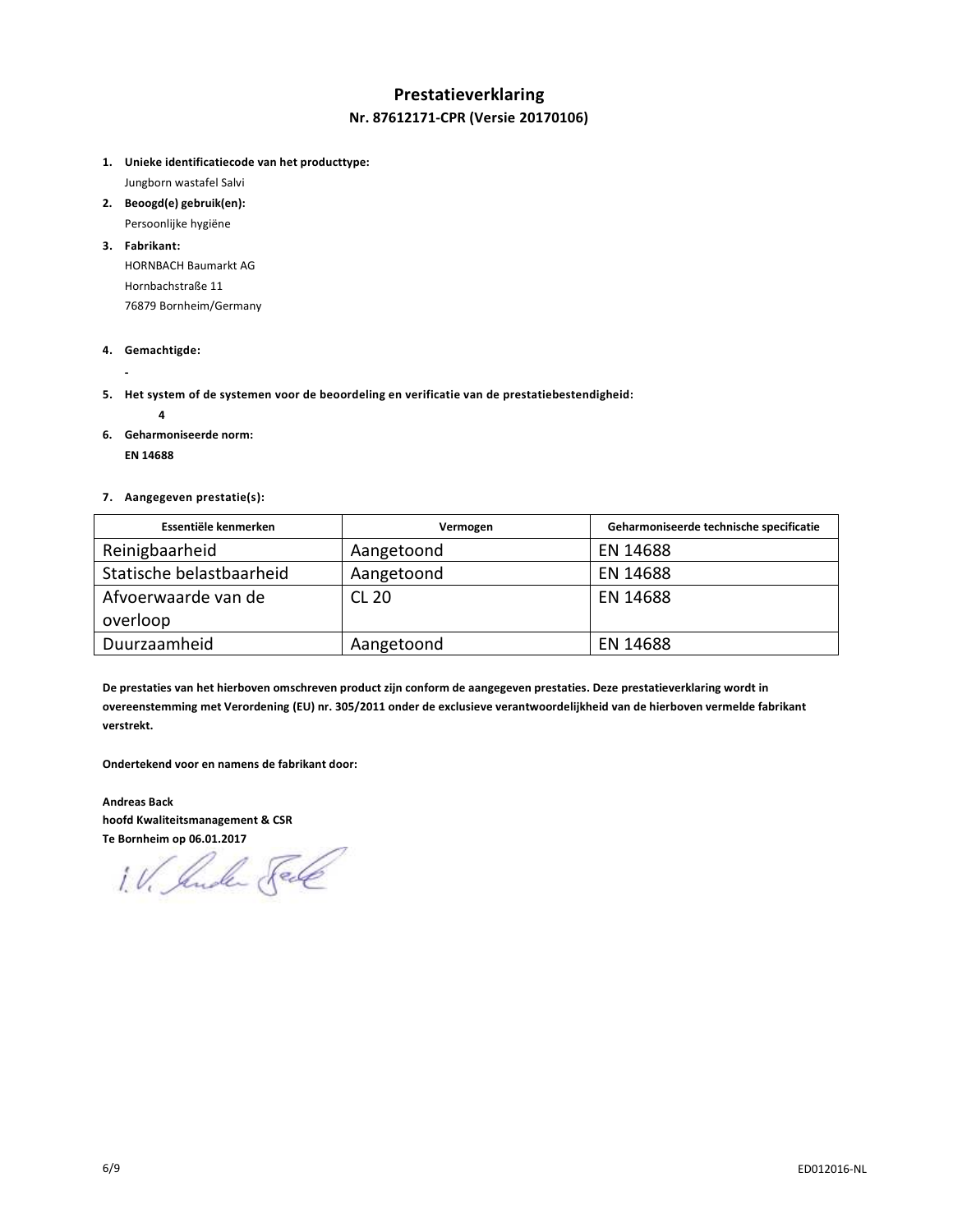## **Declaraţia de Performanţă**

### **Nr. 87612171-CPR (Versiunea 20170106)**

- **1. Cod unic de identificare al produsului-tip:** Jungborn Lavoar Salvi
- **2. Utilizare (utilizări) preconizată (preconizate):**
- **3. Fabricant:**

HORNBACH Baumarkt AG Hornbachstraße 11 76879 Bornheim/Germany

### **4. Reprezentant autorizat:**

- **5. Sistemul (sistemele) de evaluare şi de verificare a constanţei performanţei:** 
	- **4**

 **-** 

**6. Standard armonizat:** 

EN 14688

#### **7. Performanţa (performanţe) declarată (declarate):**

| Caracteristici esentiale        | Performanta | Specificație tehnică armonizață |
|---------------------------------|-------------|---------------------------------|
| Capacitate de curățare          | corespunde  | EN 14688                        |
| Rezistență la încărcare statică | corespunde  | EN 14688                        |
| Debit de scurgere prin          | CL 20       | EN 14688                        |
| preaplin                        |             |                                 |
| Durabilitate                    | corespunde  | EN 14688                        |

**Performanţa produsului identificat mai sus este în conformitate cu setul de performanţe declarate. Această declaraţie de performanţă este eliberată în conformitate cu Regulamentul (UE) nr. 305/2011, pe răspunderea exclusivă a fabricantului identificat mai sus.** 

**Semnată pentru şi în numele fabricantului de către:**

**Andreas Back Şeful managementului calităţii & CSR** 

**În Bornheim la 06.01.2017**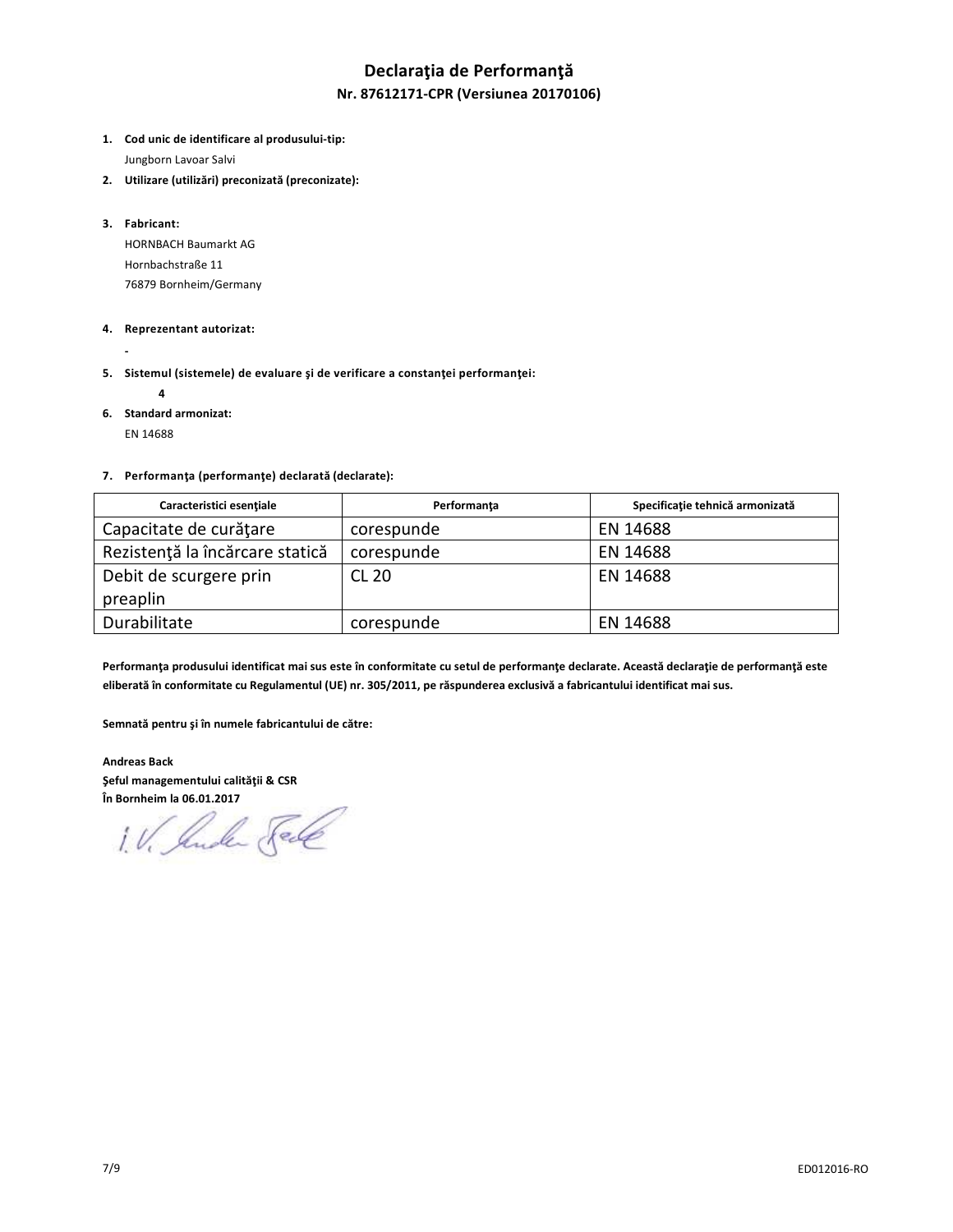# **Vyhlásenie o Parametroch č. 87612171-CPR (Verzia 20170106)**

- **1. Jedinečný identifikačný kód typu výrobku:** Jungborn zápustné umývadlo Salvi
- **2. Zamýšľané použitie/použitia:**  Osobná hygiena
- **3. Výrobca:**

HORNBACH Baumarkt AG Hornbachstraße 11 76879 Bornheim/Germany

### **4. Splnomocnený zástupca:**

- 
- **5. Systém(-y) posudzovania a overovania nemennosti parametrov:** 
	- **4**
- **6. Harmonizovaná norma:**

EN 14688

### **7. Deklarované parametre:**

| Podstatné znaky             | Výkon        | Harmonizované technické špecifikácie |
|-----------------------------|--------------|--------------------------------------|
| Možnosť čistenia            | V poriadku   | EN 14688                             |
| Statické zaťaženie          | V poriadku   | EN 14688                             |
| Odtoková hodnota pretekania | <b>CL 20</b> | EN 14688                             |
| Životnosť                   | V poriadku   | EN 14688                             |

**Uvedené parametre výrobku sú v zhode so súborom deklarovaných parametrov. Toto vyhlásenie o parametroch sa v súlade s nariadením (EU) č. 305/2011 vydáva na výhradnú zodpovednosť uvedeného výrobcu.** 

**Podpísal(-a) za a v mene výrobcu:** 

**Andreas Back vedúci manažmentu kvality & CSR** 

**V Bornheim dňa 06.01.2017**